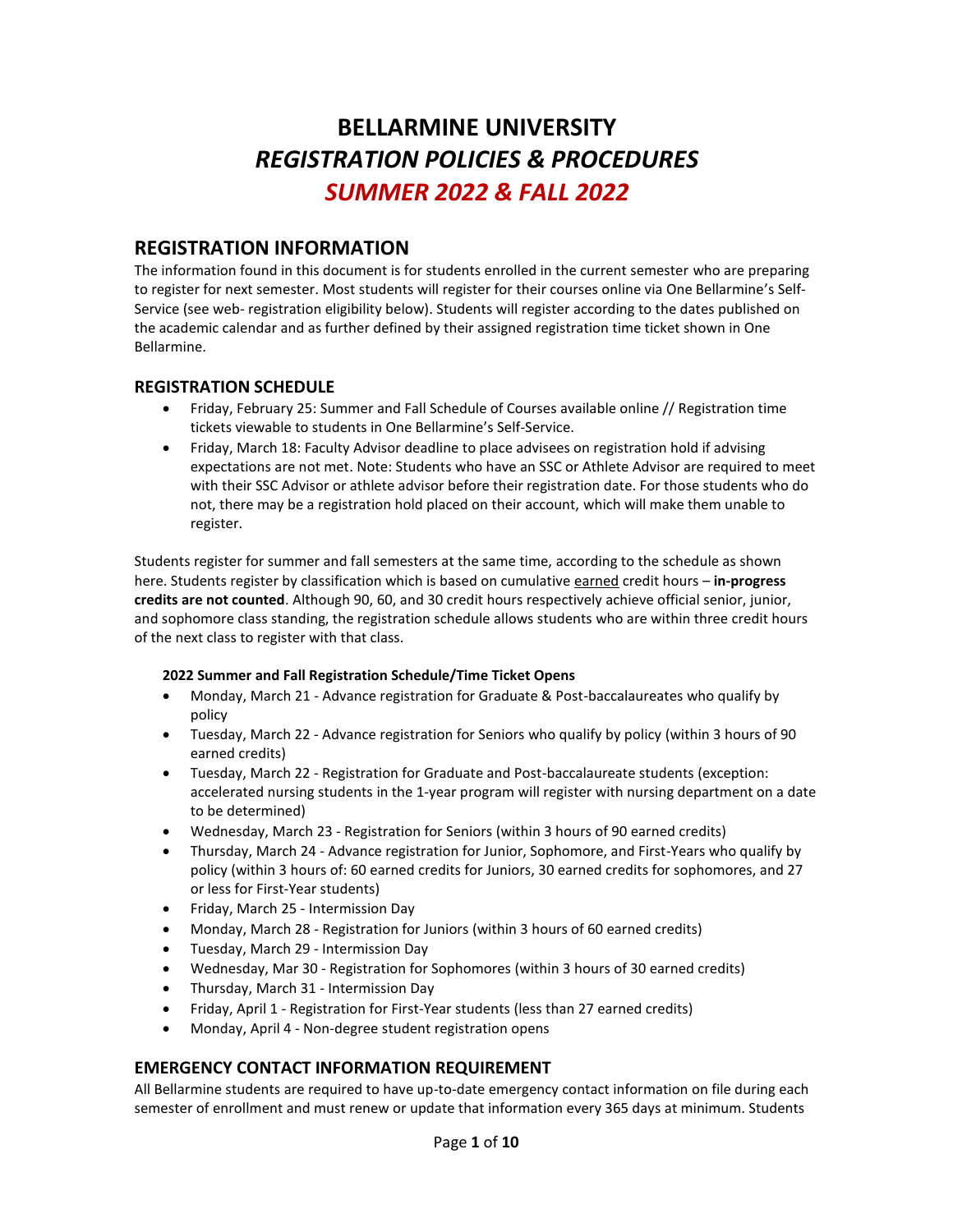will be placed on registration hold until they have logged into One Bellarmine and completed the steps necessary to update their emergency contact information. Visit

[https://www.bellarmine.edu/registrar/student-how-to-documents/ f](https://www.bellarmine.edu/registrar/student-how-to-documents/)or instructions on how to update, edit, and confirm your emergency contact information.

#### **WEB-REGISTRATION ELIGIBILITY**

Students register for classes on One Bellarmine *unless* enrolled as one of the following:

- Some types of Non-degree students complete a registration worksheet available on the Registrar's Office website and email it to [registrar@bellarmine.edu.](mailto:registrar@bellarmine.edu)
- Exchange students use a registration worksheet and register directly with the Office for Study Abroad and International Learning (OSAIL).
- Undergraduate students in an early-entry graduate program who are registering for graduatelevel courses – use an Early-Entry registration worksheet.
- New or Readmitted students Student Success Center advisor, Athlete Advisor, or Admission Counselor will provide registration procedures.
- Students graduating in the current semester and returning for a new program Admission Counselor will provide registration procedures.

#### **SPECIAL REGISTRATION APPROVALS**

#### **Authorizations**

Students may attempt to seek authorization into a course that: 1) is closed, 2) requires a prerequisite the student has not yet taken, 3) has a registration restriction (e.g. certain class standing required), or 4) has a slight overlap in time with another course.

An approved Authorization Form, available on the Registrar's Office website, is required for undergraduate students. Graduate students may be authorized by the graduate department chairperson using either the Authorization Form or with an email sent directly from the department chairperson to the Registrar.

#### **Special Registration Forms/Procedures**

Some courses require special forms or procedures to register. These include: Independent study, Contract courses, Metroversity courses, and courses taken as a credit-overload. Forms are available on the Registrar's Office website. Most internships require the student to complete the Career Development Center's HandShake process in order to register. Instructions are available on the Registrar's Office website.

#### **COURSE LISTING**

The information listed in all versions of the class schedule (printed, pdf, and online) are subject to change. The most up to date course schedule information can be found in One Bellarmine's Self-Service.

#### **Textbook Information**

In accordance with the requirements of the Higher Education Opportunity Act (HEOA), textbook information for classes offered for the semester can be found in the online course listing. The online listing is subject to change as textbooks are adopted. Students should also refer to the course syllabus for additional information.

Books and course materials are included as part of the cost of tuition for most programs and will be provided through the Bellarmine OnCourse program.

#### **REGISTRATION CHANGES**

One Bellarmine remains open for students to make registration changes throughout the published add/drop period. Once the semester begins, students have approximately one week to add and drop classes (see the academic calendar for deadline). Students are strongly encouraged to discuss any changes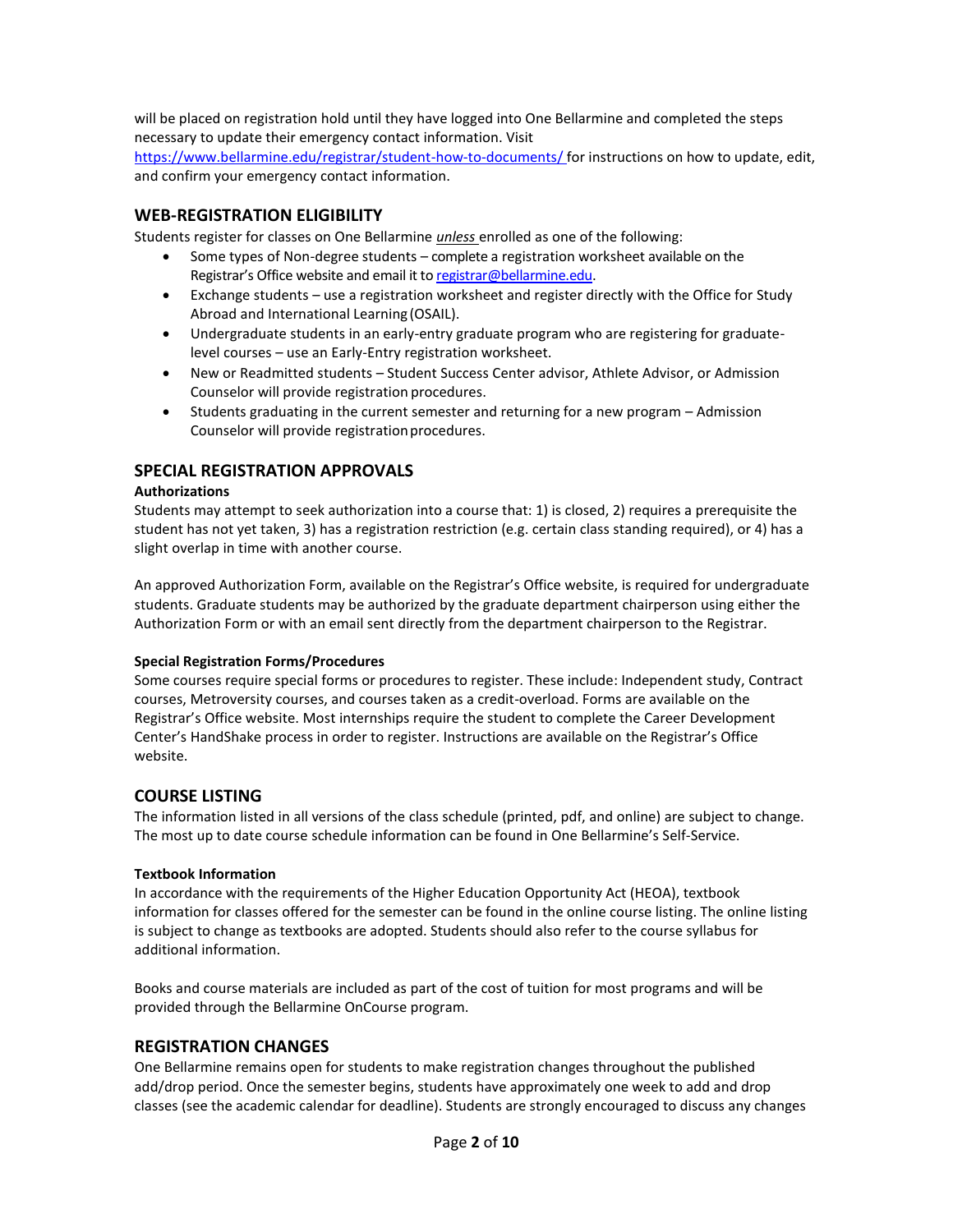with their academic advisor. Students are responsible for any registration selections made without advisor consultation.

#### **WITHDRAWAL POLICIES**

Students who find it necessary to drop a course(s) or to withdraw completely from the University must provide written notification to the Office of the Registrar. The effective date of withdrawal is the date on which the notification is received in the Registrar's Office. This date is used in calculating any applicable tuition reduction/refund. When a student officially withdraws from the university or from any course(s), charges will be adjusted according to the refund schedule published for each term. The full amount of tuition will be due unless the withdrawal occurs during the refund period; all fees are non-refundable. Also, refer to the "Adjustments & Refunds of Tuition" section in the Bellarmine University Catalog.

#### **Withdrawal from a Single Course(s)**

Students may drop a course during the first week of classes (fall and spring) with no entry on their official transcript. The deadlines for dropping summer courses are published in the summer academic calendar. From the second through approximately the tenth week of classes (or two-thirds of the semester for classes not offered on a regular semester basis), students may withdraw from a course and a grade of W will be recorded on the transcript. Students may not withdraw from a course after the withdrawal deadline published in the semester's academic calendar. To withdraw after the deadline, students must follow the Academic Petition Policy outlined in the Catalog.

#### **Withdrawal from the Entire Semester**

To withdraw from all courses in the semester, students must complete a Withdrawal Form found on the Registrar's Office website. Students should be aware of the refund policies and any financial aid implications of a withdrawal. Students who fail to comply with this policy will receive an "F" for all courses for which they are registered and will be responsible for corresponding tuition and fees. Charges will be adjusted according to the refund schedule published each term. The full amount of tuition will be due unless the withdrawal occurs during the refund period. All fees are non-refundable. Students may not withdraw from the semester after the withdrawal deadline published in the semester's academic calendar. To withdraw after the deadline, students must follow the Academic Petition Policy outlined in the Catalog.

Enrolled students who become incapacitated by unexpected, extenuating health issues, whether psychological or physical, requiring hospitalization, surgery or other extensive long term treatment may find it necessary to seek a medical withdrawal for the semester. Students must submit a Withdrawal Form to the Registrar's Office and an appeal to the Dean of Students or that person's designee. Charges will be adjusted according to the refund schedule published each term. The full amount of tuition will be due unless the withdrawal occurs during the refund period. All fees are non-refundable. The student may be entitled to a tuition adjustment once the appropriate documents, such as physician documentation, along with any supporting documents including proof of a hospital stay or other extensive long term treatment, and the Tuition Appeal Form are provided to the Student Accounts Office. The Tuition Appeal Form may be obtained by contacting the Student Accounts Office directly. The supporting documentation may be submitted after the submission of the Withdrawal Form, but it must be submitted prior to the end of the current semester. Appeals provided to the Student Accounts Office after the end of the semester will not be accepted or reviewed. The Tuition Appeal will be reviewed by the Appeal Committee within 30 days of submission. Any financial aid will be adjusted according to the Title IV and Institutional Refund policies. For more information regarding Satisfactory Academic Progress (SAP) please go to [http://www.bellarmine.edu/financialaid/progressundergrad/.](http://www.bellarmine.edu/financialaid/progressundergrad/)

#### **Military Service Withdrawal**

Students enrolled in courses at the University at the time they are called for active military service, and find it necessary to withdraw from all classes at the University, must submit the Withdrawal Form to the Registrar's Office. The student will have their tuition and fees reversed once the appropriate documents,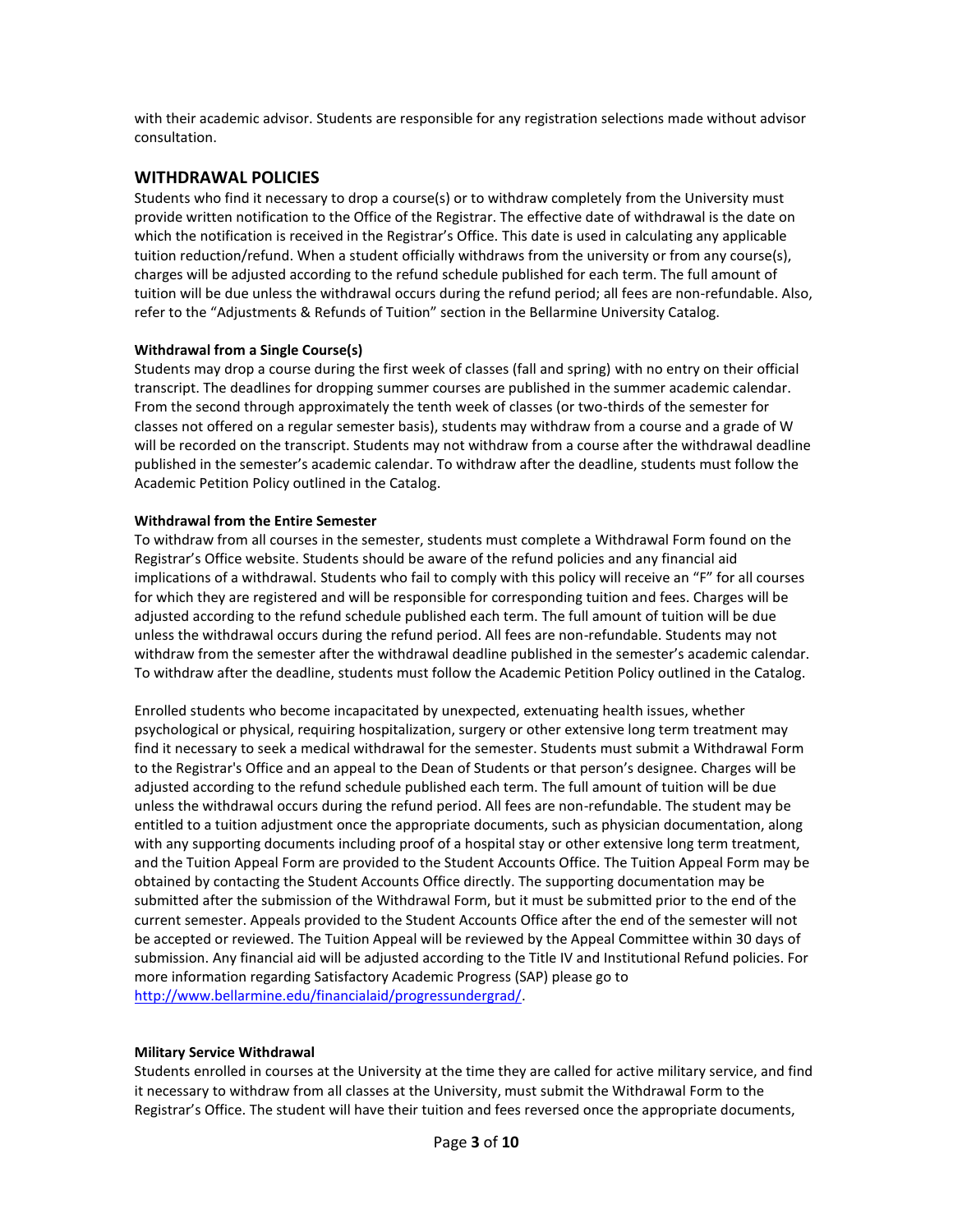such as the military orders, and the Tuition Appeal Form are provided to the Student Accounts Office. The Tuition Appeal Form may be obtained by contacting the Student Accounts Office directly. The supporting documentation may be submitted after the submission of the Withdrawal Form, but it must be submitted prior to the end of the current semester. Any financial aid will be adjusted according to the Title IV and Institutional Refund policies.

#### **METROVERSITY REGISTRATION**

#### [www.metroversity.org](http://www.metroversity.org/)

The following schools participate in the Metroversity exchange only during fall and spring semesters: Bellarmine University, Indiana University Southeast, Southern Baptist Seminary, Spalding University, University of Louisville, Jefferson Community and Technical College, Louisville Presbyterian Theological Seminary, and Ivy Tech Sellersburg.

Bellarmine students visiting other Metroversity schools must complete a Metroversity registration form at Bellarmine and then submit it to the appropriate host institution's Registrar's Office according to the registration schedule of that school but no later than Bellarmine's last day to add and drop courses.

Students from other Metroversity schools visiting Bellarmine must complete a Metroversity form at their home school and submit it to Bellarmine's Registrar's Office no sooner than the Metroversity date listed in the academic calendar.

# **WEB REGISTRATION POLICIES AND PROCEDURES**

See the document on the Registrar's Office website entitled "One Bellarmine Registration Procedures: A Step by Step Guide" for more information on how to navigate the system.

#### **PROCEDURES PRIOR TO YOUR REGISTRATION DAY**

#### **Determine Your Registration Day/Time**

Login to One Bellarmine to view your registration time ticket assignment; this is the precise date and time that you may begin to register. Mark your calendar with this information so that you can plan to register as close to the opening of your registration time as reasonably possible. Registration time tickets will be available to view on One Bellarmine approximately two weeks before registration begins.

#### **Check your Hold Status**

Check your hold status on One Bellarmine. Hold information will appear in the Notifications area under Student Planning. Allow plenty of time to take care of any holds that will prevent registration.

#### **Prepare Your Course Selections**

Review the requirements for your degree in the Bellarmine University Catalog or other official documents given to you by your advisor. Review your unofficial transcript and degree progress in One Bellarmine to refresh your memory about the classes you have already completed. Also, verify that credits from any other institutions have been recorded properly. Select the sections you want to register for and place them on your Plan in One Bellarmine's Self-Service Course Planning area. Putting sections on your plan in advance of your registration day will save you time when your registration opens.

#### **Obtain Approval from Your Advisor**

An advising appointment or arrangements for an advising appointment must be made prior to registration. Contact your academic advisor to make arrangements for an advising experience. This may be an inperson, virtual, or phone appointment at your advisor's discretion. If you have not met with your advisor prior to registration, he/she reserves the right to place your registration on an advising hold. Only your advisor has the ability to remove the advising hold once you have met your advising obligations.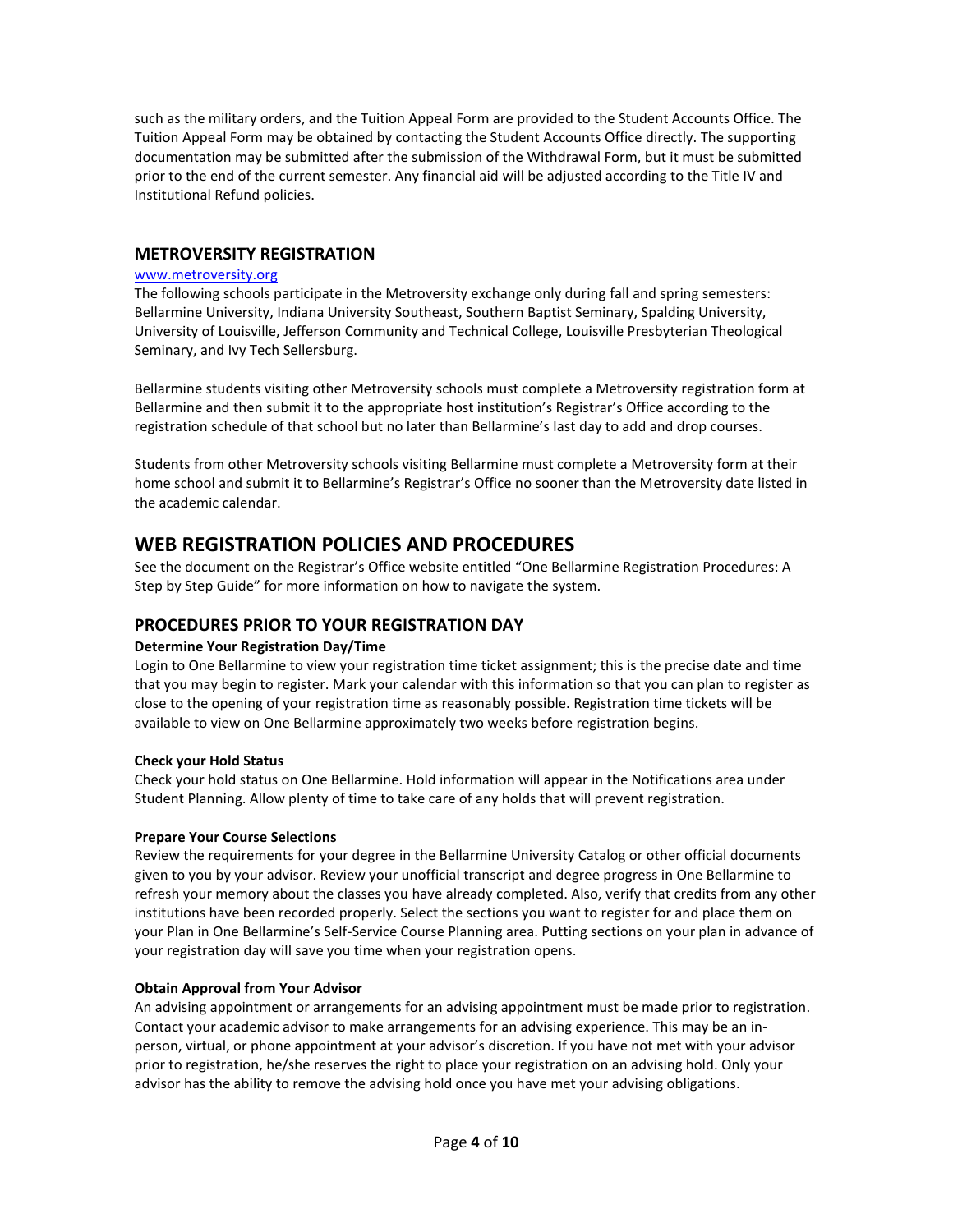#### **WEB REGISTRATION POLICIES**

#### **Registration Time Ticket Policy**

Students register by classification as outlined on the academic calendar. Classification is based on cumulative earned credit hours – in-progress credits are not counted. Although 90, 60, and 30 credit hours respectively achieve official senior, junior, and sophomore class standing, the registration schedule allows students who are within three credit hours of the next class to register with that class.

- a) Within each classification, students are given a specific registration ticket that is assigned by a randomly generated computer program.
- b) Registration ticket assignment is done in order to control the volume of traffic on the server. Registration tickets assign students to reasonably sized groups that can be handled by the server.
- c) Students whose registration ticket opens while in class are strongly advised to wait until after class to register. Instructors are not obligated to honor registration as a valid excused absence.
- d) Students who think their registration ticket should be assigned to a higher classification should check the number of cumulative earned credits on their transcript. Contact the Registrar's Office with questions.

#### **Advance Registration Policy**

Due to the structured nature of their programs, Bellarmine University student-athletes, Honors Program students, First-Year KOC Program students, students with military and veteran statuses, and active ROTC students qualify for **Advance Registration**. Eligible students (as defined in a, b, or, c below) are assigned a registration time ticket that opens prior to their class standing's registration period.

- a) Bellarmine University NCAA Student-Athletes: To be eligible, student-athletes must be listed on the official Bellarmine University NCAA sanctioned roster of their sport. Sports that qualify are: baseball, softball, lacrosse, men's tennis, women's tennis, men's track & field, women's track &field, field hockey, volleyball, men's cross country, women's cross country, men's soccer, women's soccer, men's golf, women's golf, men's basketball, women's basketball, men's swimming, women's swimming, and wrestling.
- b) Bellarmine University Honors Program Students: To be eligible, Honors Program students must be verified by the Honors Program Director as being active in the program and qualified at the time of registration.
- c) KOC Program Students: To be eligible, KOC Program students must be verified by the Director of the Dr. Patricia Carver Office of Identity and Inclusion as being active in the program and qualified at the time of registration.
- d) Military or Veteran Students, and ROTC Students: To be eligible, students with military or veteran status, and students officially enrolled in ROTC, must have documentation on file with the Bellarmine University Office of Military and Veteran Services. That office will verify eligible students with the Registrar's Office each semester.

#### **General Time Ticket Groupings for Current Students**

The groupings below represent the order of time ticket assignments for each semester. Students must refer to the published registration schedule and their registration time ticket assignment each semester to determine their specific assigned day/time of registration.

- Registration Group 1 Advance registration for Graduate and Post-baccalaureate program students who qualify
- Registration Group 2 Advance registration for Seniors who qualify
- Registration Group 3 Registration for all other Graduate and Post-baccalaureate students
- Registration Group 4 Registration for all other Seniors
- Registration Group 5 Advance registration for Junior, Sophomore, and First-Year students who qualify
- Registration Group 6 Registration for all other Juniors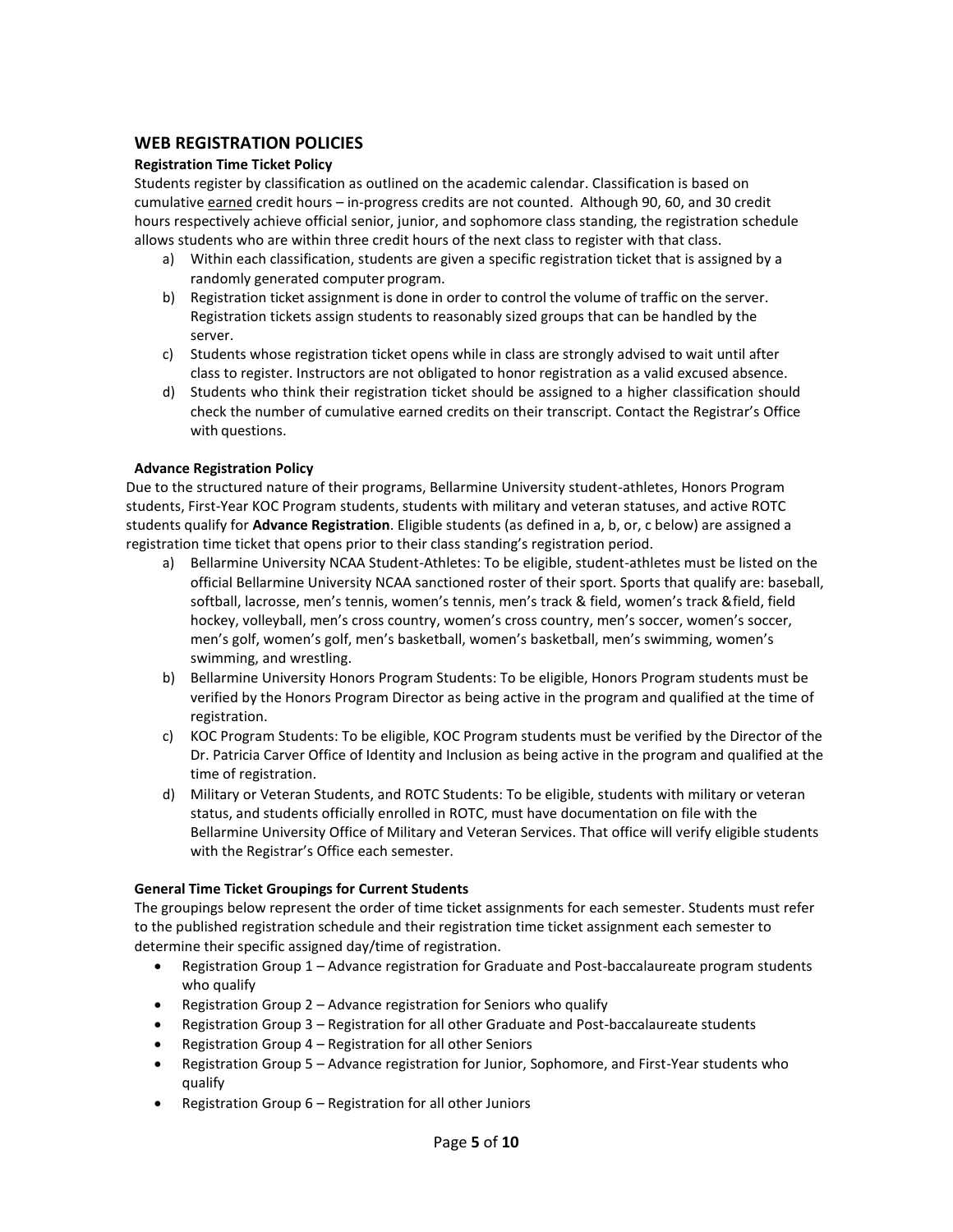- Registration Group 7 Registration for all other Sophomores
- Registration Group 8 Registration for all other First-Year students

# **TUITION & FEE INFORMATION**

# **TUITION**

- **Undergraduate: Summer Rate** \$650 per credit hour
- **Undergraduate: Fall, Full-Time Undergraduate Students** More than eleven (11) and no greater than nineteen (19) credits = \$22,020 persemester
- **Undergraduate: Fall, Part-Time Undergraduate Students** Eleven (11) credits or less = \$1010 per credit hour
- **Undergraduate: Fall, Overload Charges** More than nineteen (19) credits (petition required) = \$1010 per credit hour for credits in excess of 19
- **Graduate:** Summer and Fall Varies by program
- **Auditing a Course**: Summer and Fall (graduate and undergraduate) = \$1,000 per class

## **FEES**

#### **Comprehensive Fee**

- Full-Time Student (fall) \$795 persemester
- Part-Time Undergraduate (fall) and Undergraduate Per-Credit Summer Fee \$30 per credithour
- Part-Time Graduate Varies by program

**Course Fees** – see schedule on website for individual course fees

### **TUITION PAYMENT**

Payment due dates are listed in each semester's academic calendar.

Students who do not pay their tuition and fees or select a payment method by the deadline will be subject to interest charges. Questions should be directed to the Student Accounts Office at 502.272.8264 or [studentaccounts@bellarmine.edu.](mailto:bursar@bellarmine.edu) Billing and refund dates are listed in each semester's academic calendar and online at one.bellarmine.edu. You will be asked to select a payment method by signing a tuition contract. The payment options are outlined below.

# **TUITION BILL**

Your tuition bill will be uploaded to the student's secure online account at **one.bellarmine.edu**. An email is sent to the official Bellarmine University email address of the student when the bill is available for viewing. Bellarmine University Student Accounts Office does not mail tuition bills. In order for parents or other authorized users to receive the tuition bill and monthly statements, students must set them up with an ID and password by logging on to **one.bellarmine.edu**. The system will send an email to the parent/authorized user with the login and password so that they may view and/or pay the tuition bill online at any time. Emails will also be generated to the parent's email address so that they will be advised when the statement is available online.

# **PAYMENT OPTIONS**

**Payment in Full (PIF) –** Students not enrolled for one of the deferred payment methods must pay in full by the published due date each semester. In order to avoid interest charges, payment must be received by the published due date. If the payment is not received on or before the due date, interest charges will be assessed monthly at the rate of 1.0% or 12% annually. Any amount not covered by Work Study must be paid by the published due date. Outstanding balances must be paid in full before you will be allowed to register for any further classes or receive official transcripts.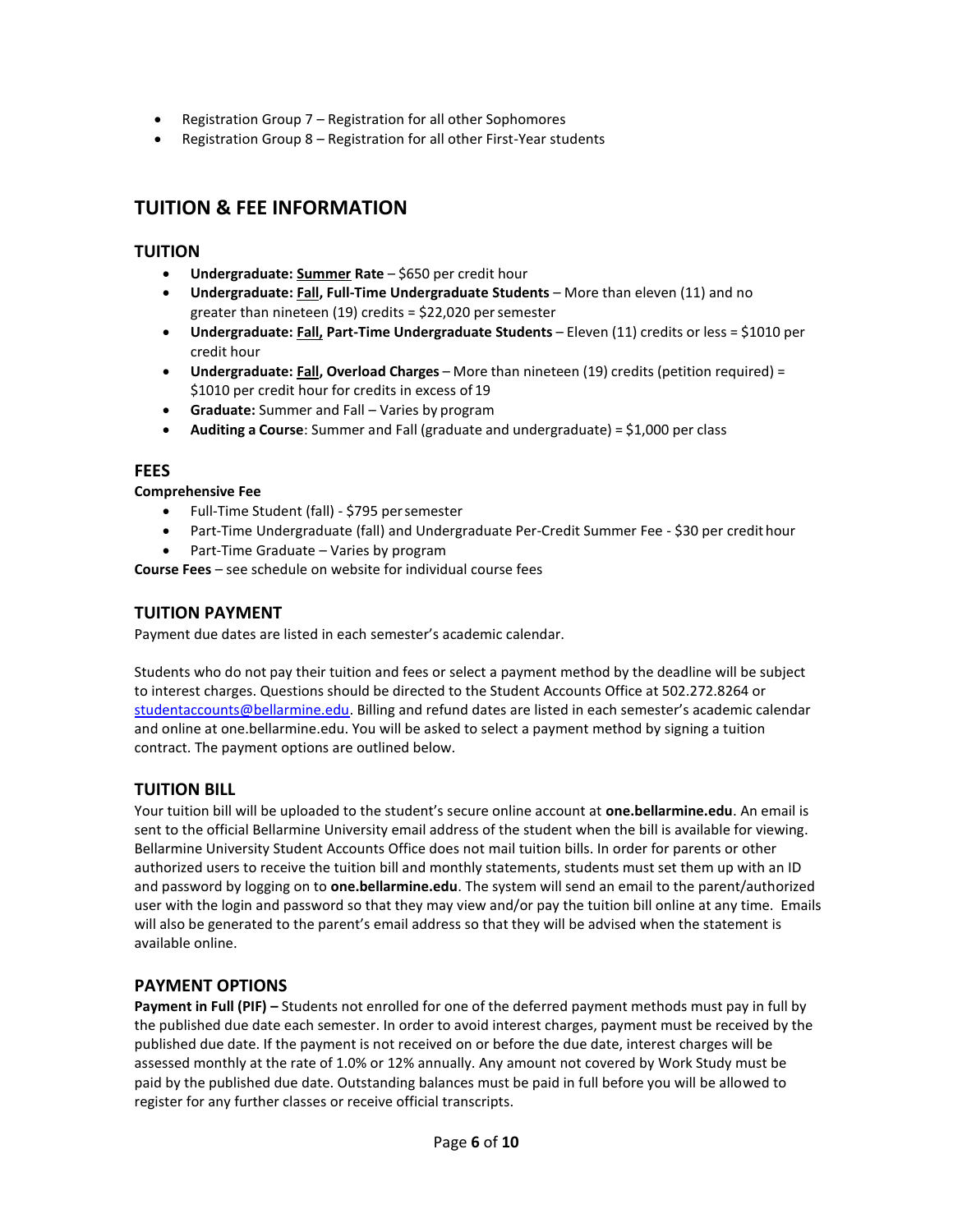**Monthly Payment Plan (MPP) -** Payment plans must be set up each semester. With this "pay as you go" plan, the student pays an enrollment fee and students can divide tuition payments over 3-6 months per semester, interest-free period as long as the plan is set up for the correct amount and paid as agreed. Any amount not covered by the Monthly Payment Plan must be paid by the published due date. Please contact the Student Accounts Office at [studentaccounts@bellarmine.edu](mailto:bursar@bellarmine.edu) for more information regarding the available plans. There is an enrollment fee of \$40 for the payment plan and the minimum contract amount is \$1,000. Outstanding balances must be paid in full before students will be allowed to register for any additional classes or receive official transcripts.

**Work-Study Plan (WS) –** Students receiving work-study funds and electing to have their paycheck automatically deducted and applied to their tuition account must register for this plan in the Student Accounts Office. Any amount not covered by work-study must be paid by the published due date. To be eligible for this interest-free plan, students must complete a separate form to have the deduction applied to their account. Outstanding balances must be paid in full before students will be allowed to register for any additional classes or receive official transcripts.

**Government Assistance -** If you are receiving an ROTC scholarship, Veteran's Administration benefits, or Vocational Rehabilitation benefits, the student or the government agency must provide Bellarmine with appropriate documentation each semester. The portion of your balance not covered by government assistance must be paid in full by the published due date. Outstanding balances must be paid in full before you will be allowed to register for any additional classes or receive official transcripts.

**Deferred Payment Plan (DEFR) -** This payment method is only for those students who receive tuition reimbursement from their employers and wish to defer the payment of their tuition until 30 days after grades are posted online each semester. The student must provide Bellarmine with appropriate documentation from the employer **each semester**. There is a \$50 fee per student per semester assessed to defer the payment of tuition. The portion of your balance not covered by your employer must be paid in full by the published due date. If the account is not paid in full by the due date, finance charges are assessed monthly in the amount of 1.0% or 12% annually. Please contact your employer's Fringe Benefit Coordinator to find out the company reimbursement policy. Outstanding balances must be paid in full before you will be allowed to register for any additional classes or receive official transcripts.

**Corporate Reimbursed (CORP) -** This plan is only for those students who have their tuition paid directly to the University by their employers. This plan carries no interest charges provided the tuition is paid in full within 30 days from the date the grades are posted online each semester. The student must provide Bellarmine with appropriate documentation from the employer **each semester**. The portion of your balance not covered by corporate reimbursement must be paid in full by the published due date. If the account is not paid in full by the due date, the account carries a 1.0% finance charge monthly or 12% annually. Please contact your employer's Fringe Benefit Coordinator to find out the company reimbursement policy. Outstanding balances must be paid in full before you will be allowed to register for any additional classes or receive official transcripts.

In order to qualify for the Deferred or Corporate payment plans, you must provide a letter from your employer **each semester** stating their intention to pay or reimburse educational expenses.

For all payment options above, the student agrees to reimburse Bellarmine the fee of any collection agency, which may be based on a percentage at a maximum of 33% of the debt, and all costs and expenses, including reasonable attorney's fees, we incur in such collection efforts.

#### **ADJUSTMENTS & REFUNDS OF TUITION**

#### (See Withdrawal Policies above)

Students who withdraw from any or all of the courses that they had registered to take may be entitled to an adjustment of the amount of tuition charged according to the refund schedule published in the academic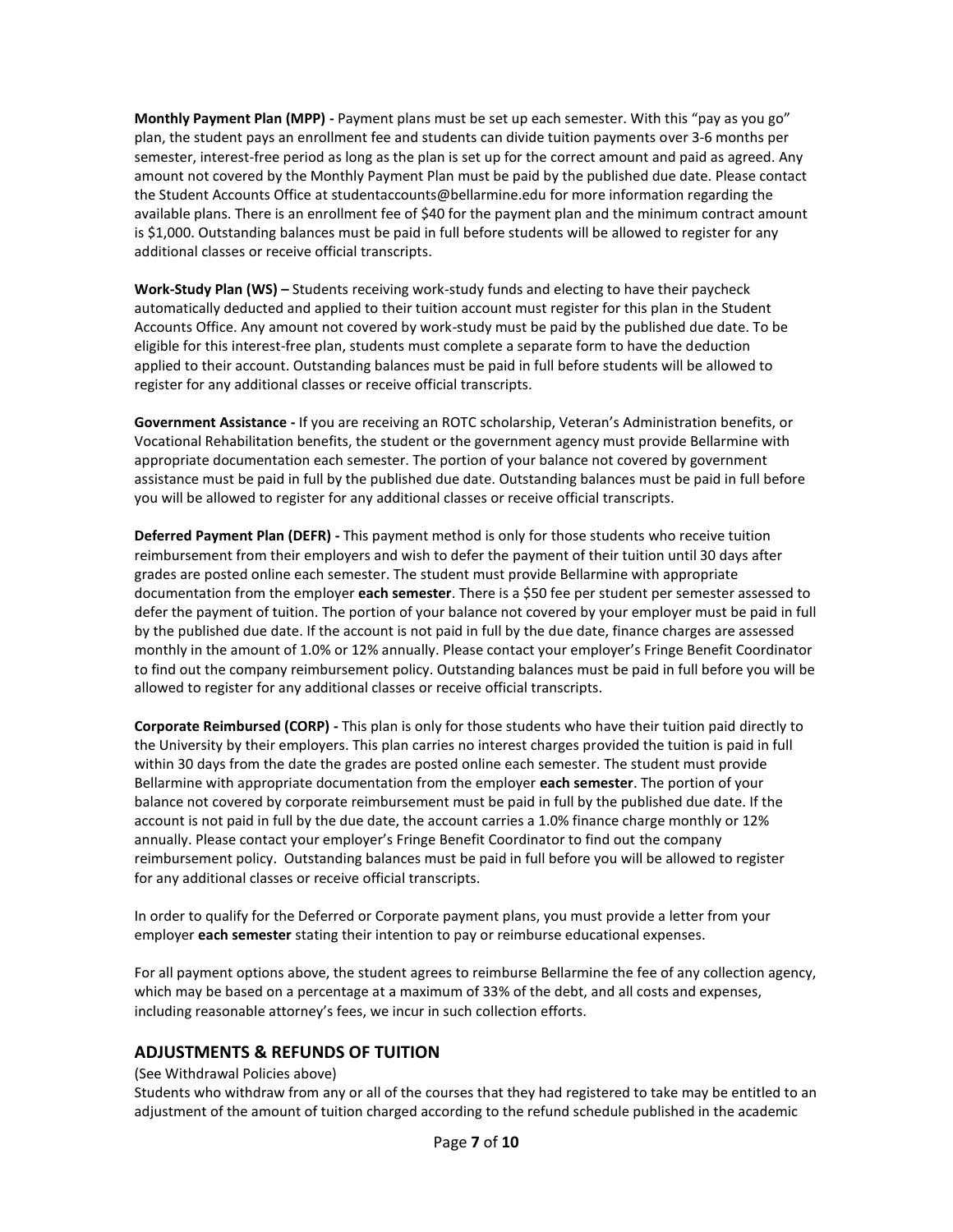calendar. The amount of the reduction is contingent on the date of withdrawal, and the institutional refund policy.

#### **Tuition Refund Policy**

Schedules differ for a complete withdrawal from the University versus dropping and adding individual classes. Fees are not refundable after the start of the semester/first day of class. For questions, contact the Student Accounts Office at [studentaccounts@bellarmine.edu.](mailto:bursar@bellarmine.edu)

#### **Adjusting classes within the University (drop/add)**

- Individual classes can be added and dropped through the first five days of the semester with a full refund of tuition and fees
- Students may change from full-time to part-time status with full tuition refund through the fifth day of class of each semester
- There is a 50% tuition refund through the sixth week of the semester.

Information provided above can be found in the Course Schedule or Student Accounts Office webpage each year. Refunds for alternative class schedules will be prorated. Schedule above does not apply to summer courses.

#### **Complete withdrawal from the University**

- 100% tuition and fees prior to the first day of class each semester as published in the Course Schedule
- 80% tuition refund during the first five days of the semester
- 50% tuition refund beginning on the sixth day of the semester through the sixth week of the semester
- 0% tuition refund after the sixth week of the semester

Refer to the academic calendar or Student Accounts Office webpage at one.bellarmine.edu for the published refund dates for the current semester. Refunds for alternative class schedules will be prorated. Schedule above does not apply to summer courses.

#### **Institutional Financial Aid Refund Policy**

When a student has Institutional Financial Aid from Bellarmine University and completely withdraws during the time that a tuition refund is due, students are eligible to keep the same percentage of Institutional Financial Aid that they are charged for tuition. The remaining aid is refunded to the financial aid programs.

#### **Treatment of Federal Title IV Aid after Withdrawal**

The law specifies how Bellarmine University must determine the amount of Federal Title IV program assistance that you earn if you withdraw from school. The Title IV programs that are covered by this law are Federal Pell Grants, Iraq and Afghanistan Service Grants, TEACH Grants, Direct Loans, Direct PLUS Loans, Federal Supplemental Educational Opportunity Grants (FSEOGs), and Federal Perkins Loans.

Though your aid is posted to your account at the start of each semester, you earn the funds as you complete the semester. If you withdraw during the semester, the amount of Title IV program assistance that you have earned up to that point is determined by a specific formula. If you received (or Bellarmine or your parent received on your behalf) less assistance than the amount that you earned, you may be able to receive those additional funds. If you received more assistance than you earned, the excess funds must be returned by Bellarmine and/or you.

The amount of assistance that you have earned is determined on a pro-rata basis. For example, if you completed 30% of your semester, you earn 30% of the assistance you were originally scheduled to receive. Once you have completed more than 60% of the semester, you earn all of the assistance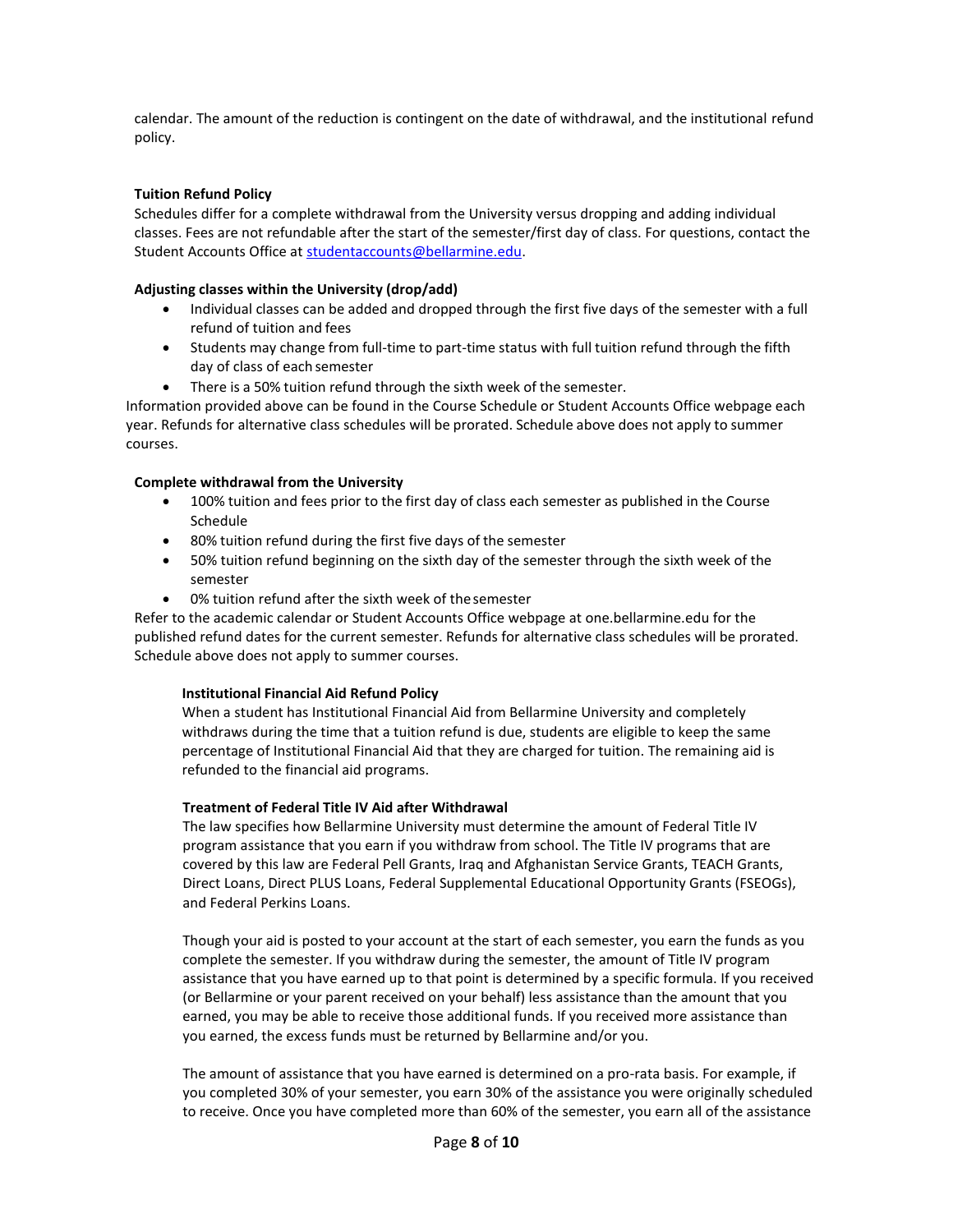that you were scheduled to receive for that semester. If you did not receive all of the funds that you earned, you may be due a post-withdrawal disbursement. If your post- withdrawal disbursement includes loan funds, Bellarmine must get your permission before it can disburse them. You may choose to decline some or all of your loan funds so that you don't incur additional debt. Bellarmine may automatically use all or a portion of your post-withdrawal disbursement of grant funds for tuition, fees, and room and board charges. Bellarmine needs your permission to use the postwithdrawal grant disbursement for all other school charges. If you do not give your permission, you will be offered the funds. However, it may be in your best interest to allow Bellarmine to keep the funds to reduce your debt.

If you receive (or Bellarmine or your parent receives on your behalf) excess Title IV program funds that must be returned, Bellarmine must return a portion of the excess equal to the lesser of: 1. Your institutional charges multiplied by the unearned percentage of your funds, or 2. The entire amount of excess funds. Bellarmine must return this amount even if it didn't keep this amount of your Title IV program funds. If Bellarmine is not required to return all of the excess funds, you must return the remaining amount. Any loan funds that you must return, you (or your parent for a Direct PLUS Loan) repay in accordance with the terms of the promissory note. That is, you make scheduled payments to the holder of the loan over a period of time. Any amount of unearned grant funds that you must return is called an overpayment. The maximum amount of a grant overpayment that you must repay is half of the grant funds you received or were scheduled to receive. You do not have to repay a grant overpayment if the original amount of the overpayment is \$50 or less. Bellarmine will return the unearned grant funds for you, which may cause you to owe a balance. The requirements for Title IV program funds when you withdraw are separate from any refund policy that Bellarmine has. Therefore, you may still owe funds to Bellarmine to cover unpaid institutional charges. Bellarmine may also charge you for any Title IV program funds that Bellarmine was required to return. If you don't alreadyknow Bellarmine's refund policy, you can ask for a copy in the Office of the Registrar. Bellarmine can also provide you with the requirements and procedures for officially withdrawing from school. If you have questions about your Title IV program funds, you can call the Federal Student Aid Information Center at 1.800.4.FED.AID (1-800-433-3243). TTY users may call 1.800.730.8913. Information is also available on "Student Aid on the Web" at [www.studentaid.ed.gov.](http://www.studentaid.ed.gov/) The Office of Financial Aid and the Student Accounts Office at Bellarmine are also available to assist you.

# **ADDITIONAL ADD/DROP TUITION POLICIES**

Students who are approved to add or drop classes after the published add/drop period may experience adjustments to their tuition bill. Students who drop and then add a course with the same number or fewer credit hours during the same day may not be subject to additional tuition charges. Students who drop and then add a course with more credit hours may be subject to additional charges. Students who make adjustments to their class schedule on different days after the add/drop period may experience additional charges. Please note that part-time status is up to 11 credit hours; full-time is between 12-19 credit hours. If added classes have an associated course fee, students will be charged the fee. If the classes dropped have a course fee, students will not receive credit for the fee unless they drop the class during the add/drop period. Students should refer to the Overload and Approval Policy to see if they qualify for additional tuition expenses.

#### **VETERANS BENEFITS**

Students who wish to use Veterans' Benefits while attending Bellarmine University, once registered, should bring a copy of their class schedule to the Office of Veterans and Military Services for certification. General questions regarding VA benefits can be directed to the Office of Veterans and Military Services at 502.272.7027 or Veteran's Administration at 1.888.442.4551.

# **OVERLOAD TUITION POLICY**